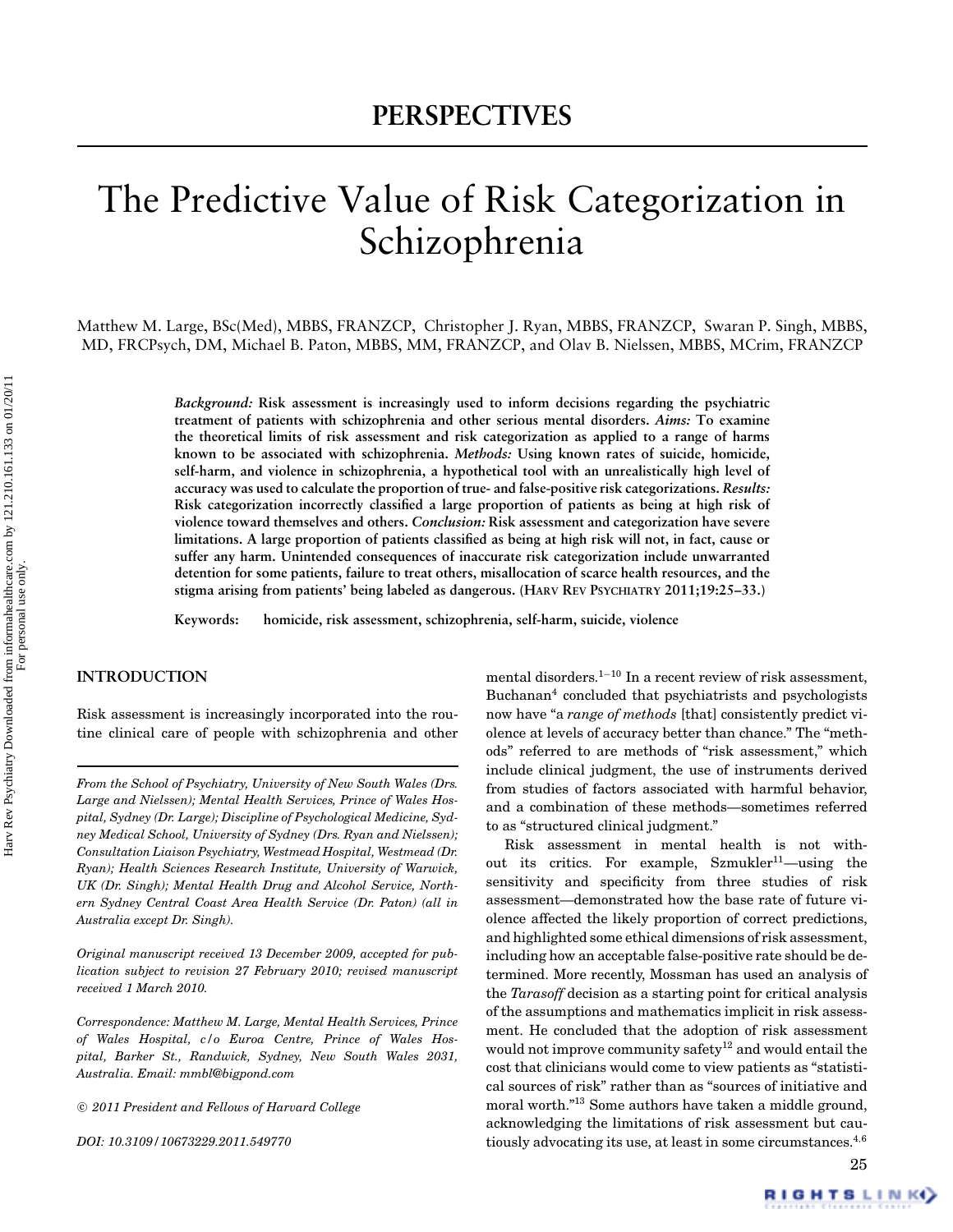Much of the debate about risk assessment has not been about its use *per se* but has instead focused on the utility of risk-assessment instruments (sometimes referred to as actuarial methods), versus clinical judgment, to predict future harm.4*,*<sup>13</sup> However, there is a conspicuous absence of studies to show that any form of risk assessment can actually reduce harms such as assault, suicide attempts, suicide, or homicide. In the only study to show a reduction in harm after systematic risk assessment (of violence on an acute ward), the decline was probably due to a factor other than the prediction of harm, as only one in ten predictions of violence were correct.<sup>8</sup>

In this article we examine the problem of misclassifying patients into either high- or low-risk categories, acknowledging earlier articles examining this question, such as those by  $Szmukler<sup>11</sup>$  and Mossman.<sup>13</sup> We use empirically derived figures for the rates of harmful events associated with schizophrenia to estimate the predictive value of an optimal form of risk assessment and categorization of patients with this disorder.

We use the term *risk assessment* to describe any process of systematically identifying the factors associated with future adverse events. Hence, documenting patterns of nonadherence to medication or of substance abuse would be considered to be forms of risk assessment, as would the administration of structured instruments, such as the Psychopathy Checklist–Revised,<sup>14</sup> Historical Clinical Risk Management–20,<sup>15</sup> Manchester Self-Harm Rule,<sup>16</sup> and the SAD PERSONS scale, $^{17}$  which provide scores for categorizing patients into groups with an increased probability of harm.

We use the term *risk categorization* to refer to the use of risk assessment to categorize individuals into high- or low-risk groups on the basis of the estimated probability of their harming themselves or someone else. Although risk categorization relies upon risk assessment, it is a distinct and separate stage in risk management. For example, the same risk assessment can be used to make different risk categorizations if higher or lower cutoff scores are chosen. Categorizations based on instruments derived from studies of specific populations have been shown repeatedly to calculate the probability of harm more accurately than unstructured clinical methods.<sup>18</sup> For the purposes of this article, however, no distinction is made between risk categorization using predictive instruments and that using clinical judgment alone.

We use the term *individual risk management* to describe any treatments or other interventions, over and above treatment as usual, taken to lower risk on the basis of a risk categorization of an individual patient. *Individual* risk management is distinct from *organizational* risk management, which aims to reduce the probability of harm to *all* patients. Placing a patient with schizophrenia into a high-risk group could result in coercive or involuntary care, additional supervision, reduced privileges, or higher doses of medication, among other interventions.

This article focuses on our ability to predict harmful behavior and on the unintended consequences of risk categorization. We use the example of patients with schizophrenia because the harms associated with this illness have been extensively studied. We first examined published research in order to estimate the rates of adverse events before and after the initial treatment of schizophrenia. Next, we examined published accounts of the sensitivity and specificity of predictions arising from risk assessment and categorization. We then used the example of a hypothetical risk-assessment instrument (with predictive values greater than that of any existing instrument) to estimate the ratio of true-positive predictions of harm to the total of all high-risk categorizations of people with schizophrenia. Finally, we considered the likely consequences of risk categorization for patients with schizophrenia.

#### **METHODS**

**The Epidemiology of Adverse Events in Schizophrenia.** The base rates of adverse events in schizophrenia were taken from searches of subject headings, keywords, abstracts, and titles in PubMed/Medline from 1970 to 2009, using the following search terms: schizophrenia OR psychosis OR mental illness AND suicide OR self harm OR homicide OR violence. Base rates for the following harmful events were sought:

- suicide in people with treated schizophrenia
- attempted suicide in people with never-treated schizophrenia
- assault by people with treated schizophrenia
- assault by people with never-treated schizophrenia
- convictions for violent offenses in people with treated schizophrenia
- homicide by people with treated schizophrenia
- homicide by people with never-treated schizophrenia
- homicide of strangers by people with schizophrenia

We examined the proportion of patients experiencing or causing harm over a one-year period, or in the case of nevertreated people, the rate of harms reported in studies of first-episode psychosis. We found no studies that reported rates of suicide or violent crime other than homicide in people with never-treated schizophrenia. In the studies of cohorts of known patients in which the rate of a harmful event was not reported directly, an annual rate of the adverse event was calculated by dividing the number of events by the total number of patient years. Although harms might be predicted with a greater sensitivity and specificity in the short term, few studies report the results of short-term predictions of harm, and most prospective and retrospective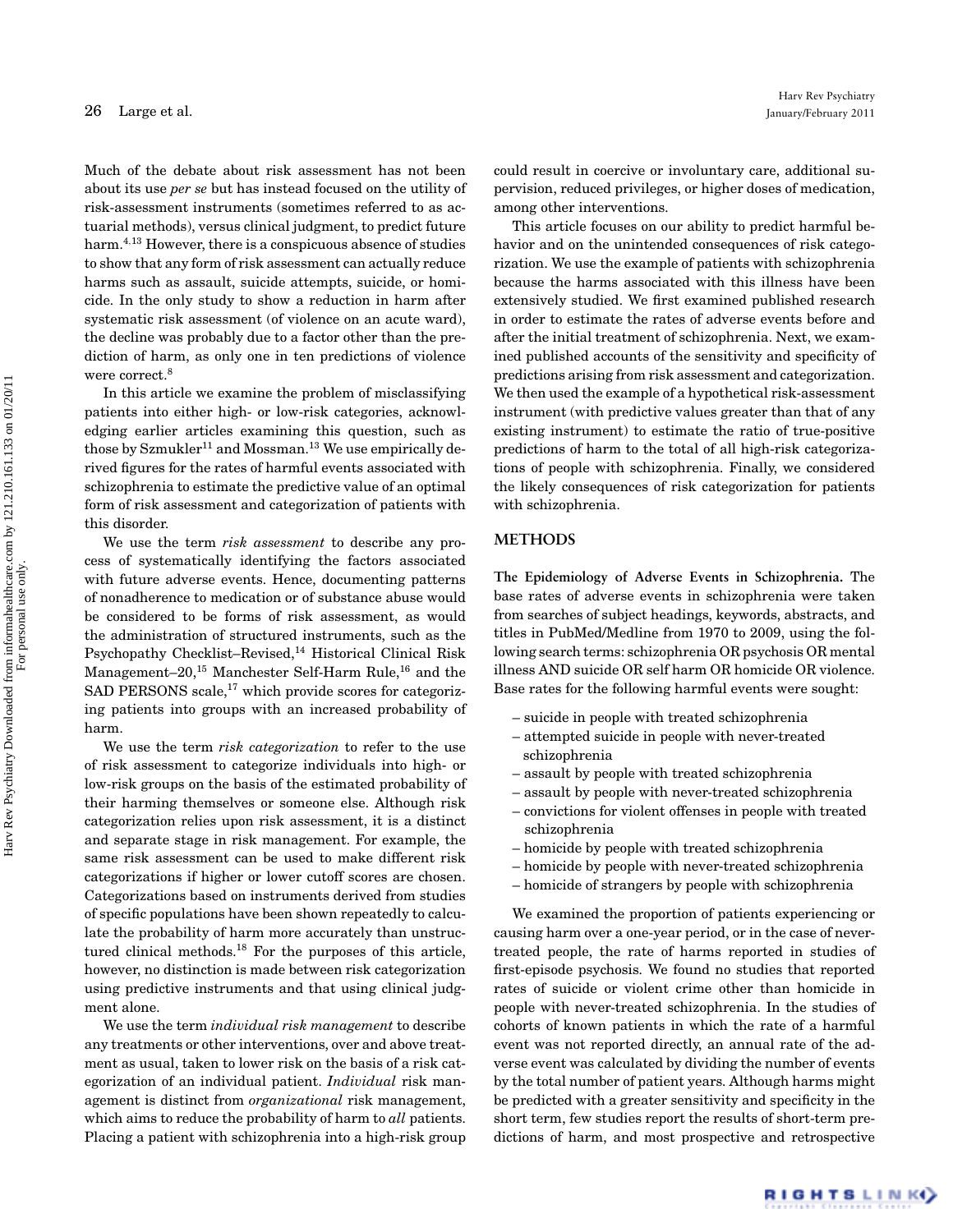studies report the number of events over a period of several years. Furthermore, rates of harm in a short period of observation are inevitably lower than rates of harm in a longer period, thus reducing the positive predictive value of shortterm risk categorization. Longer periods of risk, such as a lifetime risk, were not considered because it is unlikely that individual risk-management strategies, such as involuntary treatment, would be designed to last for more than a year on the basis of an estimation of risk. The proportion of adverse events in never-treated patients with schizophrenia (and related psychosis) was used as the rate for each of the adverse events prior to treatment, because the duration of untreated psychosis in advanced countries is about one year.19 Wherever possible, pooled estimates of the rates of adverse events were taken from systematic reviews. An estimate of the rate of adverse events was made using the middle value reported in the published studies when a pooled estimate was not available from an earlier study.

**Sensitivity and Specificity of Risk Categorization.** Few studies report the sensitivity or specificity of methods of predicting adverse events solely in groups of patients with the diagnosis of schizophrenia. Hence we also considered studies reporting the sensitivity and specificity of the prediction of adverse events in the broader class of "patients with mental disorders."

In order to locate studies reporting the sensitivity and specificity of methods that might be used to categorize patients on the basis of adverse events, we searched the subject headings, keywords, abstracts, and titles in PubMed/Medline from 1970 to 2009 using the following search terms: risk assessment OR sensitivity AND violence OR homicide OR suicide OR self-harm. We excluded studies of prisoners with psychiatric disorders.

We included results derived from factors identified solely for the purpose of designing harm-prediction instruments, from studies designed to validate established risk-assessment instruments, and from systematic examinations of the associations between clinical and demographic factors and harmful events. Risk-prediction models developed by examining factors in an initial sample of patients do not perform as well when applied to subsequent samples.<sup>20</sup> However, since very few experimentally verified tools are available, we did not distinguish between the sensitivity and specificity of published results from the original samples, on the one hand, and the results derived from the subsequent applications of risk-assessment instruments to other groups of patients, on the other. Most of the studies included some discussion of the trade-off between sensitivity and specificity in the use of risk-assessment scores. In those studies that reported more than one figure for sensitivity and specificity, we used the sensitivity and specificity that maximized the number of correct categorizations. In some instances, the sensitivity and specificity were not reported directly but could be calculated using the data provided. Definitions of "sensitivity," and "specificity," and "positive predictive value" appear in the text box.

After examining the published literature, a hypothetical instrument for risk categorization (HIRC) was then invented along the lines suggested by Mossman,<sup>12,13</sup> who used a hypothetical "future violence test" with a range of possible combinations of sensitivities and specificities to examine risk assessment. Our HIRC is similar to Mossman's future violence test (FVT) in that it has equally high sensitivity and specificity for detecting each of the adverse events being considered. The HIRC differs from the FVT in that it has a single optimal sensitivity and specificity. This threshold was chosen as a way of examining risk assessment because, in practice, a cutoff score must be set for every instrument. We acknowledge that the highest proportion of correct classifications depends on both the base rate of predicted events and the sensitivity and specificity of the risk categorization. For example, the choice of a sensitivity and specificity to optimally predict a rare event such as homicide, rather than a common event such as minor assault, has to consider the

| Definitions of Sensitivity, Specificity, and Positive Predictive Value                                                                                                                                 |
|--------------------------------------------------------------------------------------------------------------------------------------------------------------------------------------------------------|
| Sensitivity = proportion of actual positives that are correctly identified<br>True positives<br>True positives $+$ False negatives                                                                     |
| Specificity $=$ proportion of negatives that are correctly identified<br>True negatives<br>True negatives $+$ False positives                                                                          |
| Positive predictive value $=$ proportion of test positives that are true positives<br>Sensitivity $\times$ Prevalence<br>Sensitivity $\times$ Prevalence + (1 – specificity) $\times$ (1 – prevalence) |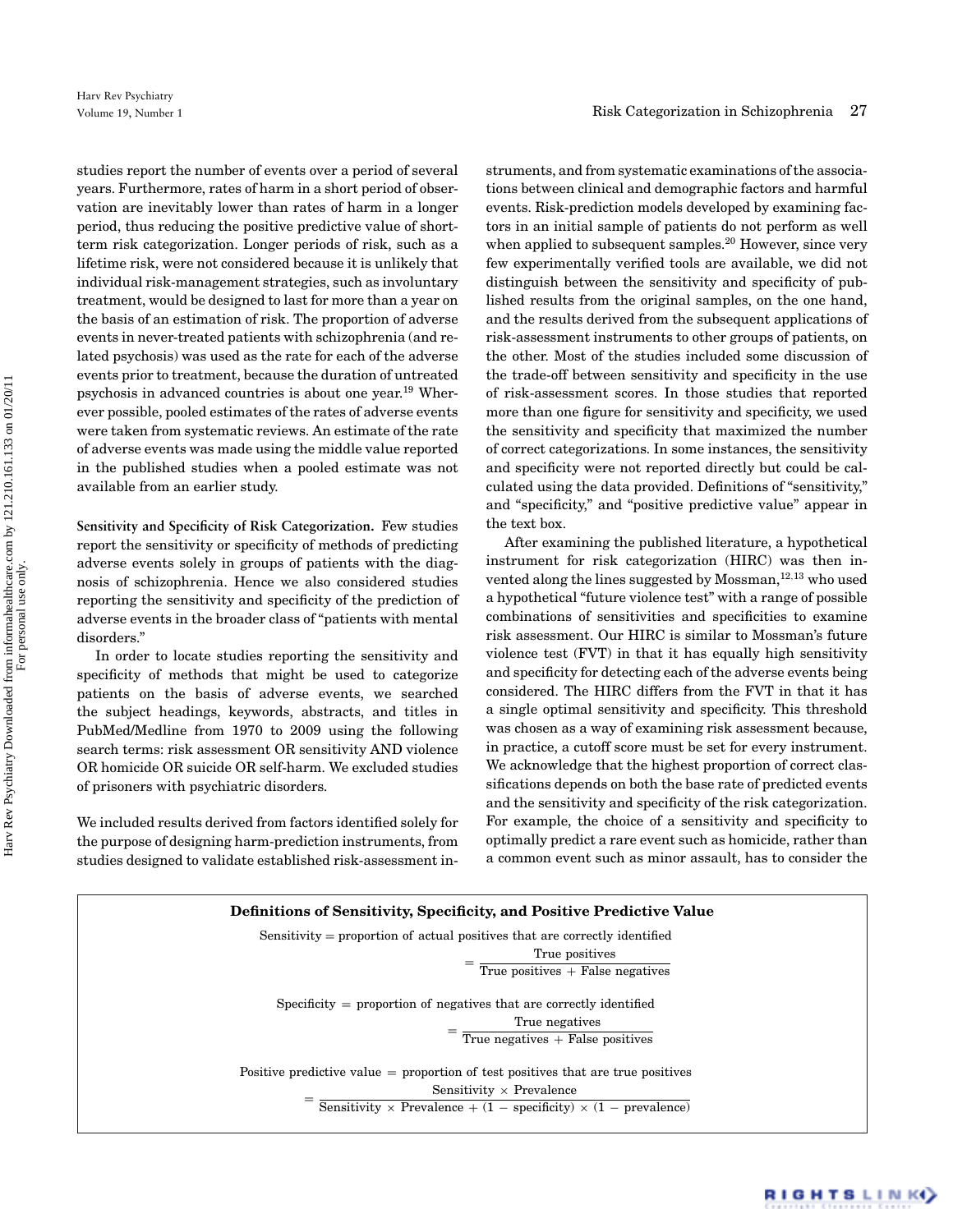| Contingency Table: Risk Categorization Versus Future Harm |                         |                          |  |
|-----------------------------------------------------------|-------------------------|--------------------------|--|
|                                                           | Categorized as low risk | Categorized as high risk |  |
| Harm would not have occurred                              | True negatives          | False positives          |  |
| Harm would have occurred                                  | False negatives         | True positives           |  |

frequency of these events. Hence we chose optimal values for sensitivity and specificity that were equal and that exceeded the sum of the sensitivity and specificity values found in any published study of future harm in psychiatric populations over any time frame.

#### **Positive Predictive Value of Risk Categorization**

Using the estimates for the incidence of adverse events in psychosis and the proposed levels of sensitivity and specificity of the HIRC, we estimated the proportion of patients with a positive test result that would be true positives—the positive predictive value—using established methods. The inverse of this value can be viewed as the number of highrisk categorizations needed to correctly predict a single adverse event, termed the *number needed to predict* (NNP). This measure is analogous to the more familiar *number needed to treat* (NNT). NNP represents the number of people categorized as high risk and subject to individual risk management for the period of treatment required to reduce risk, in order to prevent a single adverse event. The model assumes that individual risk management always prevents the predicted harm, an assumption that is overly optimistic if one considers the results of attempts to prevent rare, but catastrophic, events such as suicides among psychiatric inpatients.

#### **RESULTS**

Rates of homicide and of homicide of strangers by people with psychosis were derived from two recent meta-analyses. Studies reporting rates of attempted suicide, assault, and criminal conviction for violent offenses by patients with treated and never-treated schizophrenia were readily located. When a meta-analysis of rates was not available, estimates of rates were made using the middle value reported in the included studies (Table 1).

We located three studies that reported the optimal sensitivity and specificity of risk-assessment instruments in cohorts of patients with psychosis, and five studies of the application of those instruments on cohorts of psychiatric patients (Table 2). Sensitivity (true-positive rate) of 80% and specificity (true-negative rate) of 80% were chosen for HIRC because one study—of short-term predictions of suicide<sup>45</sup>—achieved this degree of accuracy. Studies reporting a sensitivity higher than 80% had much lower specificity, and vice versa. Using sensitivity and specificity of 80%, along with the base rates of seven adverse events in schizophrenia, we calculated the positive predictive value and the number of high-risk categorizations per truepositive prediction of harm (Table 3). As an example, we calculated that in order to prevent one homicide of a stranger, 35,000 high-risk patients with schizophrenia would require completely successful individual risk management.

#### **DISCUSSION**

Dichotomous risk categorization of patients results in four possible outcomes: true positives, false positives, false negatives, and true negatives (see text box above).

### **The Consequences of Risk Categorization upon True-Positive Cases**

Patients categorized as high risk who would have gone on to commit or experience future harms might benefit from the additional treatment and containment provided as a result of individual risk management. In actual clinical practice, however, not all of these patients would benefit, because the additional intervention would not prevent *every* adverse event. People still commit suicide in hospital, and patients receiving compulsory community treatment still commit assaults. Nevertheless, in a proportion of cases in which the potential harm has been correctly predicted, the harm might be prevented by an intervention derived from correct categorization on the basis of risk.

#### **The Consequences of Risk Categorization upon False-Positive Cases**

Depending on the type of adverse event, patients categorized as high risk, but who would not commit or experience future harm, account for 50% to 99.97% of high-risk patients detected by the HIRC. Under risk categorization, these false-positive patients would receive additional interventions, such as longer detention and involuntary treatments. However, as these patients are false positives, no reduction in future harm would result. Some patients might receive an incidental therapeutic benefit from individual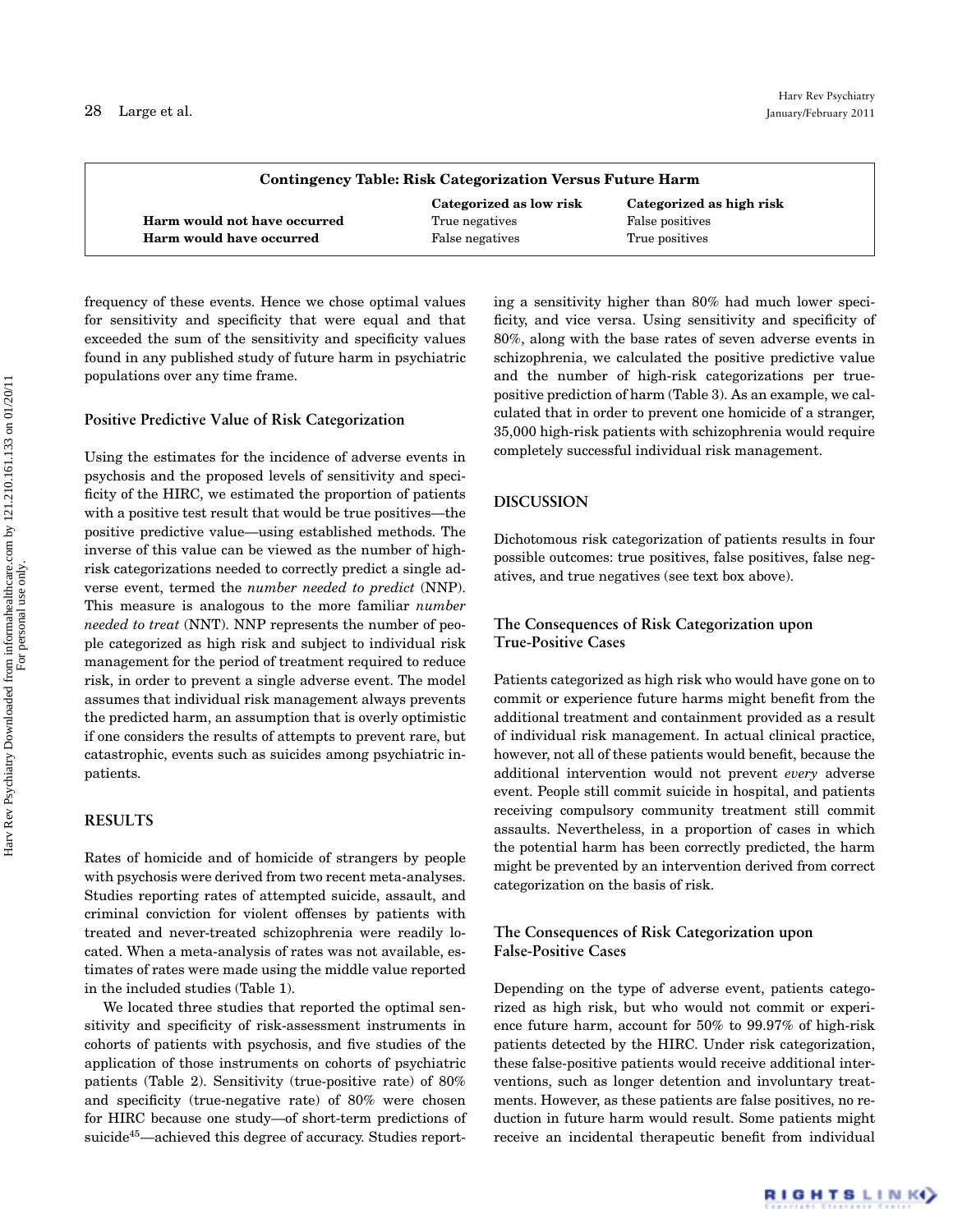| Adverse event                             | Study                                                                                                                                                  | Type of study                                                                                              | Rate                                                                                                       | Estimated rate <sup>a</sup> of<br>adverse event |
|-------------------------------------------|--------------------------------------------------------------------------------------------------------------------------------------------------------|------------------------------------------------------------------------------------------------------------|------------------------------------------------------------------------------------------------------------|-------------------------------------------------|
| Homicide of a stranger                    | Nielssen et al. $(2009)^{21}$                                                                                                                          | Systematic review &<br>meta-analysis                                                                       | 1 in 140,000 per<br>annum                                                                                  | 1 in 140,000 per<br>annum                       |
| Homicides after<br>treatment              | Nielssen & Large $(2010)^{22}$                                                                                                                         | Systematic review &<br>meta-analysis                                                                       | 1 in 10,000 per<br>annum                                                                                   | 1 in 10,000 per<br>annum                        |
| Homicide before<br>treatment              | Nielssen & Large $(2010)^{22}$                                                                                                                         | Systematic review &<br>meta-analysis                                                                       | 1 in 630 patients                                                                                          | 1 in 630 patients                               |
| Suicide                                   | Newman & Bland $(1991)^{23}$<br>Limosin et al. $(2007)^{24}$<br>Ran et al. $(2007)^{25}$<br>Loas et al. $(2008)^{26}$<br>Carlborg et al. $(2008)^{27}$ | Longitudinal study<br>Longitudinal study<br>Longitudinal study<br>Longitudinal study<br>Longitudinal study | 1 in 370 per annum<br>1 in 250 per annum<br>1 in 243 per annum<br>1 in 200 per annum<br>1 in 167 per annum | 1 in 200 per annum                              |
| Attempted suicide in<br>first episode     | Alaraisanen et al. (2009) <sup>28</sup><br>Johnstone et al. (1986) <sup>29</sup>                                                                       | Longitudinal study<br>Cohort of first-admitted<br>schizophrenia                                            | 1 in 110 per annum<br>1 in 4 patients                                                                      | 1 in 5 patients                                 |
| schizophrenia                             | Nordentoft et al. (2002) <sup>30</sup><br>Addington et al. $(2004)^{31}$<br>Payne et al. $(2006)^{32}$                                                 | First-presentation psychosis<br>First-presentation psychosis<br>First-presentation psychosis               | 1 in 5 patients<br>1 in 7 patients<br>1 in 5 patients                                                      |                                                 |
| Assault in first episode<br>schizophrenia | Humphreys et al. $(1992)^{33}$                                                                                                                         | Cohort of first-admitted<br>patients                                                                       | 1 in 7 patients                                                                                            | 1 in 7 patients                                 |
|                                           | Volavka et al. $(1997)^{34}$                                                                                                                           | First-presentation<br>schizophrenia                                                                        | 1 in 10 patients                                                                                           |                                                 |
|                                           | Steinert et al. $(1999)^{35}$                                                                                                                          | First-presentation<br>schizophrenia                                                                        | 1 in 7 patients                                                                                            |                                                 |
|                                           | Bhugra et al. $(2000)^{36}$                                                                                                                            | First-presentation<br>schizophrenia                                                                        | 1 in 7 patients                                                                                            |                                                 |
|                                           | Harris et al. $(2010)^{37}$                                                                                                                            | First-presentation psychosis                                                                               | 1 in 4 patients                                                                                            |                                                 |
| Conviction for violent<br>offense         | Lindqvist & Allebeck (1990) <sup>38</sup>                                                                                                              | Case linkage                                                                                               | 1 in 500 per annum                                                                                         | $1$ in 100 per annum                            |
|                                           | Munkner et al. (2003) <sup>39</sup>                                                                                                                    | Case linkage                                                                                               | 1 in 50 per annum                                                                                          |                                                 |
|                                           | Wallace et al. $(2004)^{40}$                                                                                                                           | Case linkage                                                                                               | 1 in 166 per annum                                                                                         |                                                 |
|                                           | Soyka et al. (2007) <sup>41</sup>                                                                                                                      | Case linkage                                                                                               | 1 in 250 per annum                                                                                         |                                                 |
| Any assault by treated<br>patients        | Walsh et al. $(2004)^{42}$                                                                                                                             | Longitudinal study after<br>discharge                                                                      | 1 in 8 per annum                                                                                           | 1 in 10 per annum                               |
|                                           | Swanson et al. $(2006)^{43}$                                                                                                                           | Longitudinal study after<br>discharge                                                                      | 1 in 13 per annum                                                                                          |                                                 |

## **Table 1. Published Estimates of Rates of Adverse Events Associated with Schizophrenia**

<sup>a</sup>Assumes a prevalence for schizophrenia of 1%.

|  | Table 2. Published Estimates of Sensitivity and Specificity of Risk-Assessment Tools and Research Methods |  |  |  |  |  |
|--|-----------------------------------------------------------------------------------------------------------|--|--|--|--|--|
|--|-----------------------------------------------------------------------------------------------------------|--|--|--|--|--|

| Adverse event                | Study                          | Patient group           | Sensitivity | Specificity |
|------------------------------|--------------------------------|-------------------------|-------------|-------------|
| Suicide                      | Pokorny (1983) <sup>44</sup>   | Admitted patients       | 56%         | 74%         |
|                              | Motto & Bostrom $(1990)^{45}$  | Psychiatric patients    | 79%         | $81\%$      |
|                              | Goldstein et al. $(1991)^{46}$ | Affective disorder      | $2\%$       | 99.7%       |
|                              | Taiminen et al. $(2001)^{47}$  | Schizophrenia           | 74%         | 71%         |
| Self-harm & suicide attempts | Cooper et al. $(2006)^{48}$    | Emergency department    | 94%         | 25%         |
|                              | McMillan et al. $(2007)^{49}$  | Meta-analysis           | 78%         | $42\%$      |
|                              |                                | Beck Hopelessness Scale |             |             |
| Assault                      | Arango et al. $(1999)^{50}$    | Schizophrenia           | 50%         | 95%         |
|                              | Monahan et al. $(2005)^{20}$   | Discharged patients     | 70%         | $77\%$      |
|                              | Wootton et al. $(2008)^{51}$   | Psychiatric patients    | $66\%$      | 71%         |
|                              | Harris et al. $(2010)^{37}$    | Early psychosis         | 26%         | 78%         |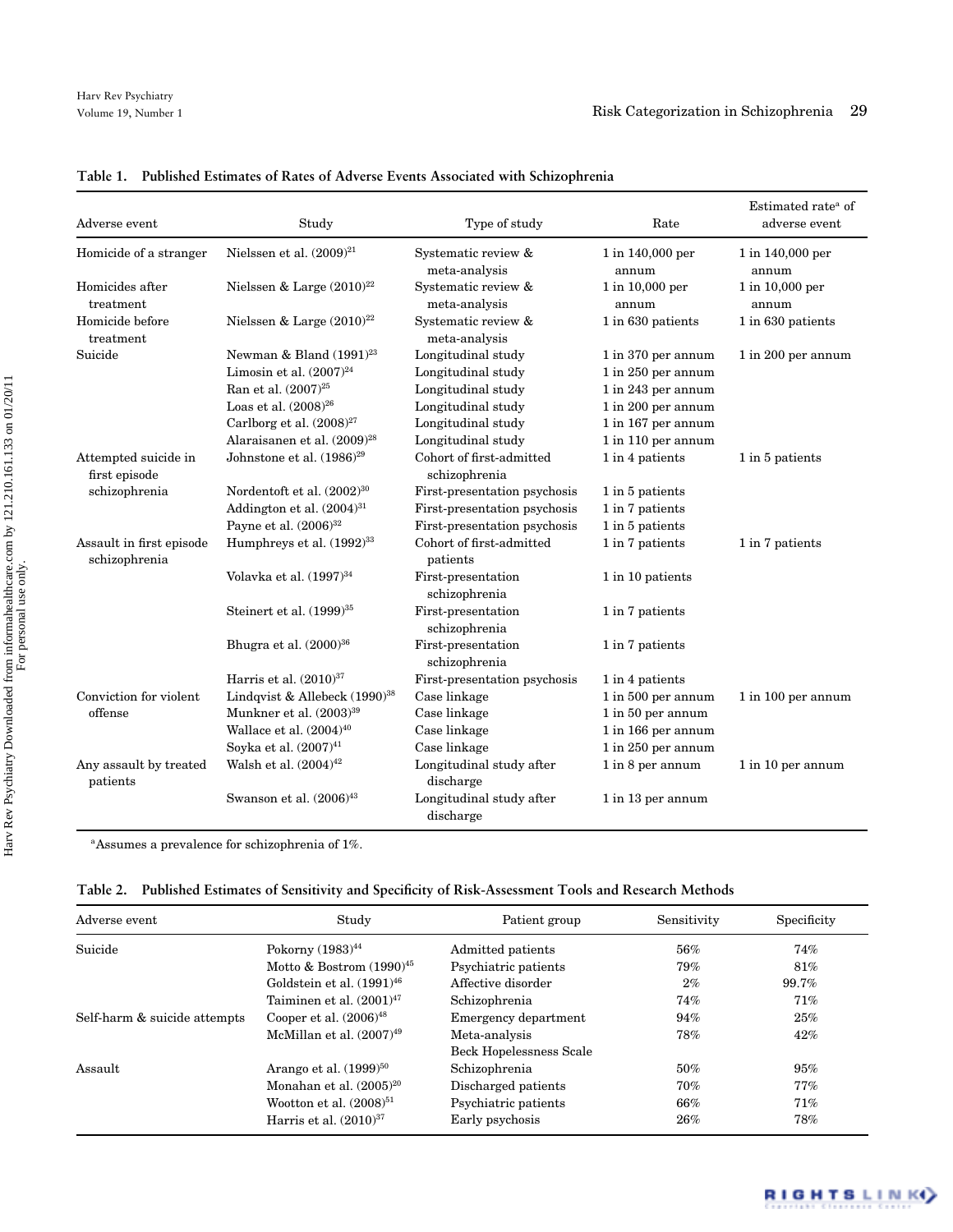| Event                | Period of illness                          | Base rate    | <b>PPV</b> | NNP <sup>b</sup> |
|----------------------|--------------------------------------------|--------------|------------|------------------|
| Attempted<br>suicide | Before any<br>treatment                    | $1$ in $5$   | 50%        | 2                |
| Assault              | Before any<br>treatment                    | $1$ in $7$   | 40%        | 2                |
| Assault              | Annual rate after 1 in 10<br>treatment     |              | 30.8%      | 3                |
| Violent<br>crime     | Annual rate after 1 in 100<br>treatment    |              | 3.9%       | 26               |
| Suicide              | Annual rate after 1 in 200<br>treatment    |              | 2.0%       | 50               |
| Homicide             | Before any<br>treatment                    | 1 in 600     | 0.66%      | 151              |
| Homicide             | Annual rate after 1 in 10,000<br>treatment |              | 0.040%     | 2500             |
| Stranger<br>homicide | Annual rate of<br>stranger-<br>homicide    | 1 in 140,000 | 0.0029%    | 35,000           |

**Table 3. Positive Predictive Value for the Detection of Adverse Events in Schizophreniaa**

aPredicted with a hypothetical instrument for risk categorization that has both a sensitivity and specificity of 80%.

**b**Nearest integer.

NNP, the number of high-risk categorizations needed to predict a single adverse event; PPV, positive predictive value.

risk management via the additional resources devoted to their care, but the high-risk categorization is likely to result in restricted liberty and additional stigma. Patients who are subject to false-positive predictions of self-harm shoulder the burden of risk for other patients in the sense that true positives cannot receive individual risk management without a group of false positives also receiving the same intervention. In the case of patients deemed to be at risk of harm to others, those patients subject to false-positive predictions of risk carry the burden of risk for the benefit of the whole community. In theory, the number of false positives can be reduced by using higher cutoff scores, but that change would inevitably result in a greater number of falsenegative risk categorizations—which would diminish harm reduction, the justification for risk assessment.

#### **The Consequences of Risk Categorization upon False-Negative Cases**

The HIRC has a sensitivity of 80%. Hence, one-fifth of patients who subsequently commit or experience a harmful event would have been categorized as low risk. The mental health laws of many countries do not allow ongoing nonconsensual treatment of patients incapacitated by mental illness unless they are also judged to present a risk of future harm to themselves or others. In these circumstances, patients wrongly categorized as being at low risk might be

deprived of needed care, even though they might well have agreed to the treatment had they been competent to recognize their need for it. That treatment could, in turn, have prevented the adverse events. Although false negatives can be reduced by using a lower cutoff score to define high-risk groups in actuarial models, this change inevitably would result in more false positives.

### **The Consequences of Risk Categorization upon True-Negative Cases**

True-negative categorization has the potential to affect a large proportion of patients because only a minority of patients experience adverse events or threaten to harm themselves or others. The potential harm to this group stems from the absence of any benefit to the patient or to the community from the exercise of risk assessment, and from the likelihood that patients placed in this group will receive less psychiatric care as a direct result of a low-risk categorization. In mental health systems that use risk categorization to guide allocation of resources or to decide upon nonconsensual treatment, all low-risk patients, including those who would have the capacity to consent to treatment were it not for their untreated illness, could be deprived of care because they are classified as low risk.

### **CONCLUSIONS**

This examination of the limitations of risk categorization shows that an inevitable consequence of risk assessment is that a large number of patients who will not go on to cause or experience harm will nevertheless be classified as being at high risk of harm, even if they were assessed using instruments that were substantially more versatile and accurate than those currently available. This finding is especially salient for rare events with serious consequences, such as suicides, serious violence, and homicides. The smallest number of false-positive categorizations per true-positive prediction is among people with never-treated schizophrenia. However, patients in their first episode of psychosis are unlikely to be the subject of risk assessment until they are in contact with mental health services, at which time they are likely to benefit from treatment regardless of their perceived level of risk. The high probability of false categorization suggests that individual risk-management strategies, defined as individual treatment measures instituted solely on the basis of the patient being classified as high risk, should be restricted to interventions that have few negative consequences for the individual and that would be beneficial to most patients. Examples of such interventions include more intensive treatment for substance abuse, counseling aimed to reducing interpersonal conflict and deficits in social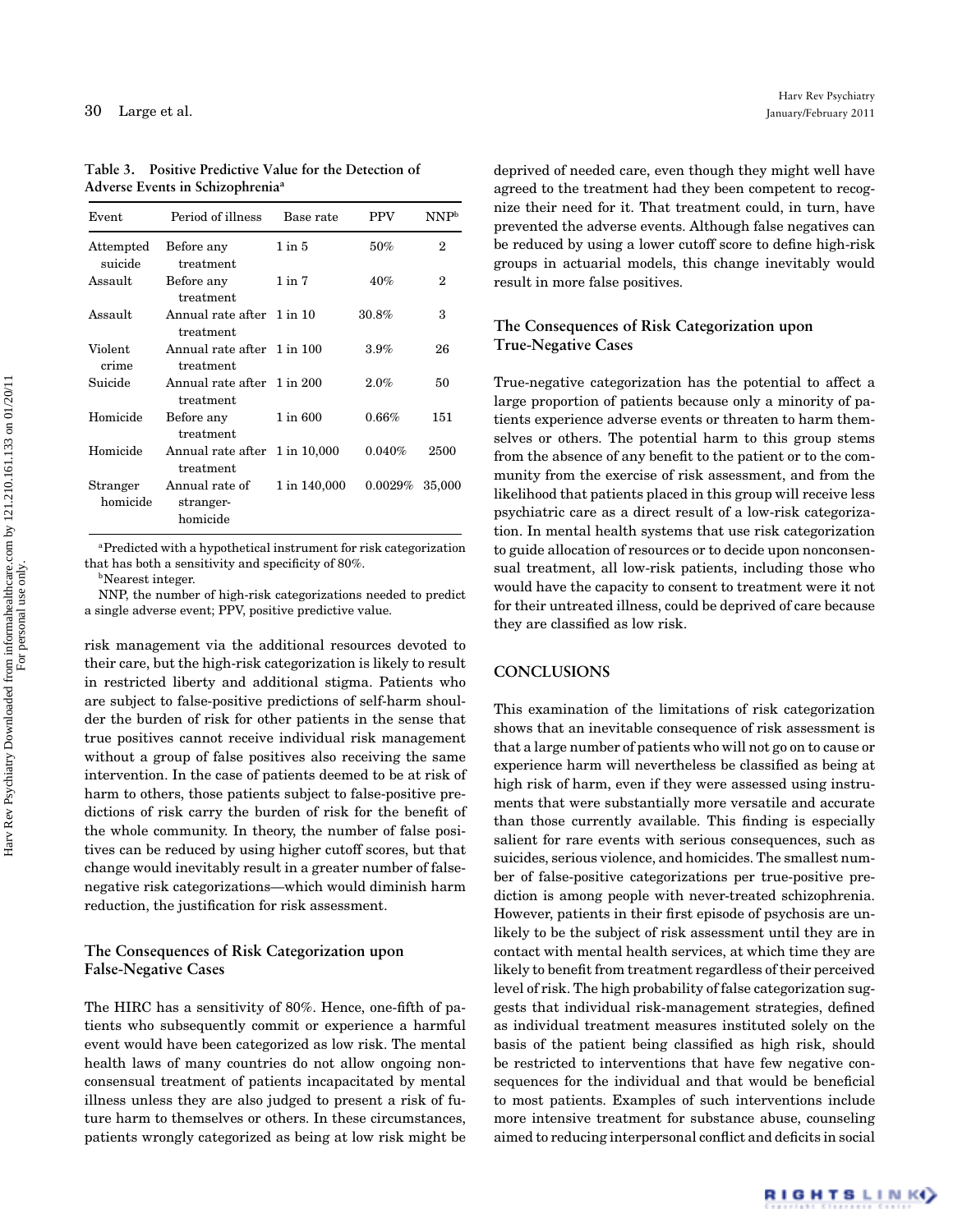skills, and increased support in the areas of accommodation and financial management. By contrast, because of the large numbers of false predictions, especially for rare and serious events, coercive and potentially harmful measures should not be instituted solely on the basis of risk categorization.

Although it would be possible to reduce the number of false predictions by increasing the threshold for high-risk categorizations, the inevitable result would be a higher number of missed cases. Furthermore, although more common, but less serious, harmful events can be predicted more accurately, even the best forms of risk categorization have a high number of errors, with the consequence that they do not provide an adequate justification for individual riskmanagement strategies that have significant and unwanted consequences for patients. That said, a consequence of a lowrisk categorization might be that mental health services do not provide patients with needed treatment, such as voluntary hospital admissions or involuntary treatment for conditions that could respond to treatment.

It might be argued that the process of risk assessment has value irrespective of the outcome of risk categorization, because it serves to remind clinicians to consider the patient's entire history and the symptoms or situations that might have resulted in previous violence. However, a thorough clinical assessment does not require a risk categorization, which is, in effect, a guess as to the patient's future conduct. The use of risk categorization by a clinician or service can also be the source of harmful criticism in the wake of an adverse event involving a patient categorized as low risk. We agree with the observations of Mossman about the negative consequences of risk assessment for the way that clinicians view their patients, and believe that proper consideration of the patient's situation, symptoms, strengths, and disabilities will be better for patients than attempting to predict their future conduct. Moreover, risk assessment and categorization have tangible opportunity costs—in particular, the time taken by highly trained specialists to undertake risk assessment, which is time better spent on other aspects of treatment such as building rapport, managing substance abuse, encouraging adherence to medication, and checking on any arrangements that have been made for discharge or for the transfer of the patient's care.

Observations about the scientific limitations of risk assessment are not new, but these criticisms have not discouraged the huge growth in research in this area or the adoption of routine risk assessment in general adult mental health services, where serious adverse events are rare. It may be that clinicians continue to believe in the value of risk assessment and categorization because the mathematical concepts are difficult to grasp. Clinicians might also be reinforced in their view of the effectiveness of risk assessment simply because false-negative predictions of serious harms are rare (as a result of the low base rate for these events), and false positives and true positives cannot be distinguished if clinicians assume that treatment to reduce harm is effective. Another important factor to be considered is the effect of media scrutiny of adverse events and the difficulty explaining to legal enquiries (of various sorts), mental health administrators, the relatives of victims, and even the general populace why many of these frightening events cannot be predicted.

Despite the growing acceptance of risk assessment and categorization, our hypothetical analysis using the epidemiology of adverse events in schizophrenia shows that risk categorization is a flawed way of making decisions about risk-management strategies for individual patients. Even if there were versatile, sensitive, and specific instruments such as the hypothetical instrument described in this study, they would be of limited assistance because of the low base rate of the most serious adverse events and the absence of distinguishing features of patients who go on to commit serious harm.

We would like to thank Dr. Peter Arnold for his assistance with the manuscript.

*Declaration of interest:* In the last two years Dr. Nielssen has received a speaker's fee from AstraZeneca to present his own material.

# **REFERENCES**

- 1. The Royal College of Psychiatrists Special Working Party on Clinical Assessment and Management of Risk. Assessment and clinical management of risk of harm to other people. Council Report CR 53. London: Royal College of Psychiatrists, 1996.
- 2. Coid J, Maden T. Should psychiatrists protect the public? BMJ 2003;326:406–7.
- 3. Bloom H, Webster C, Hucker S, De Freitas K. The Canadian contribution to violence risk assessment: history and implications for current psychiatric practice. Can J Psychiatry 2005;50:3–11.
- 4. Buchanan A. Risk of violence by psychiatric patients: beyond the "actuarial versus clinical" assessment debate. Psychiatr Serv 2008;59:184–90.
- 5. Mullen PE, Ogloff JRP. Assessing and managing the risks of violence towards others. In: Gelder MG, Andreasen N, Lopez-Ibor J, Geddes J. New Oxford textbook of psychiatry. 2nd ed. Oxford: Oxford University Press, 2009.
- 6. Swanson JW. Preventing the unpredicted: managing violence risk in mental health care. Psychiatr Serv 2008;59:191–3.
- 7. Carroll A. Risk assessment and management in practice: the Forensicare Risk Assessment and Management Exercise. Australas Psychiatry 2008;16:412–7.
- 8. Abderhalden C, Needham I, Dassen T, Halfens R, Haug HJ, Fischer JE. Structured risk assessment and violence in acute psychiatric wards: randomised controlled trial. Br J Psychiatry 2008;193:44–50.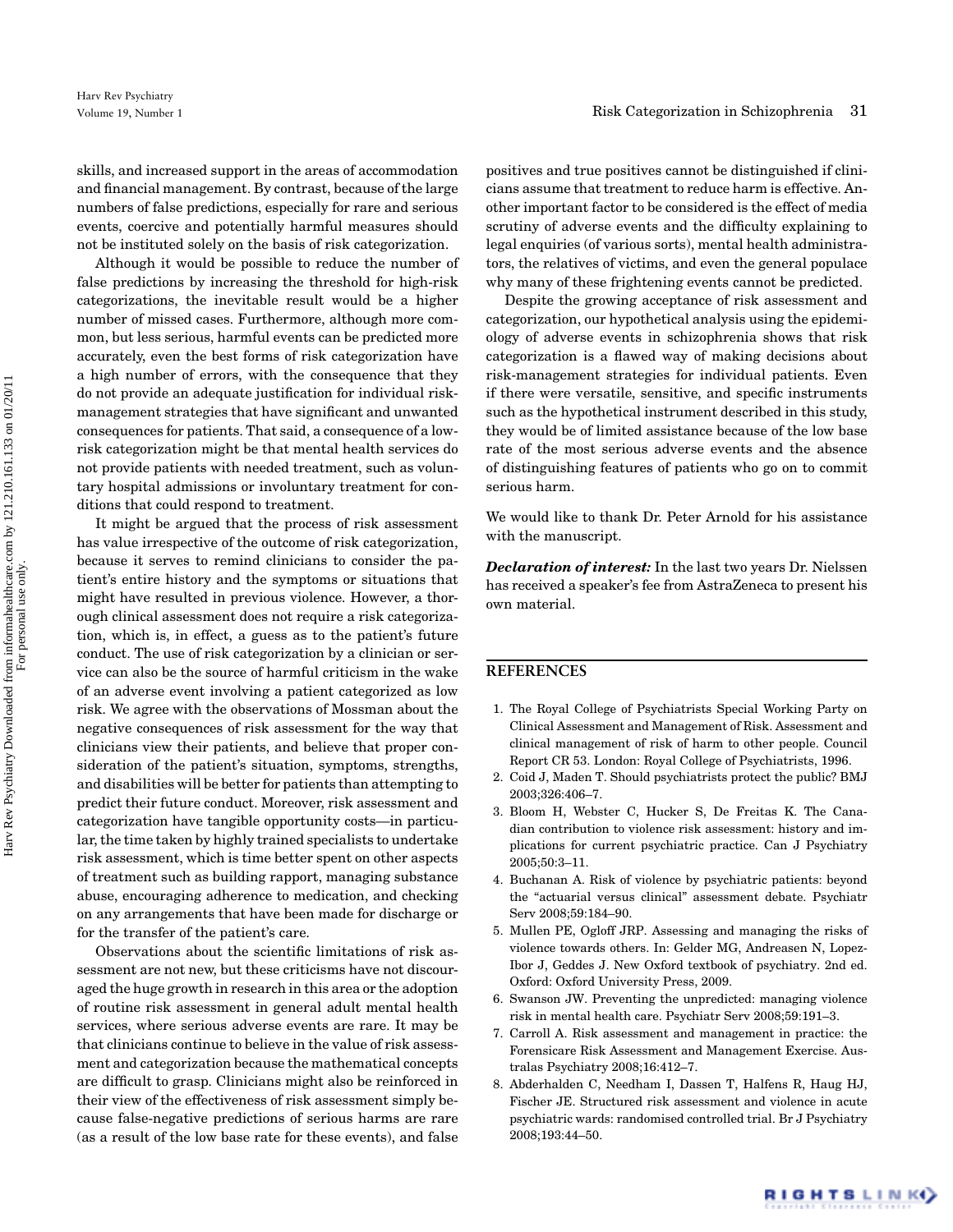- 32 Large et al.
- 9. Bjørkly S, Hartvig P, Heggen FA, Brauer H, Moger TA. Development of a brief screen for violence risk (V-RISK-10) in acute and general psychiatry: an introduction with emphasis on findings from a naturalistic test of interrater reliability. Eur Psychiatry 2009;24:388–94.
- 10. Allnut S, O'Driscoll C, Ogloff JRP, Daffern M, Adams J. Clinical risk assessment and management: a practical manual for mental health clinicians. Sydney, NSW; Justice Health, 2010. http://www.justicehealth.nsw.gov.au/publications/Handbook October 2010.pdf
- 11. Szmukler G. Risk assessment: 'numbers' and 'values.' Psychiatr Bull R Coll Psychiatr 2003;27:205–7.
- 12. Mossman D. The imperfection of protection through detection and intervention. Lessons from three decades of research on the psychiatric assessment of violence risk. J Leg Med 2009;30:109–40.
- 13. Mossman D. Critique of pure risk assessment or, Kant meets Tarasoff. Univ Cincinnati Law Rev 2006;75:523–609.
- 14. Hare RD. The Psychopathy Checklist. 2nd ed., rev. Toronto: Multi-Health Systems, 2003.
- 15. Douglas KS, Ogloff JR, Nicholls TL, Grant I. Assessing risk for violence among psychiatric patients: the HCR-20 violence risk assessment scheme and the Psychopathy Checklist: Screening Version. J Consult Clin Psychol 1999;67:917–30.
- 16. Cooper J, Kapur N, Mackway-Jones KA. Comparison between clinicians' assessment and the Manchester Self-Harm Rule: a cohort study. Emerg Med J 2007;24:720–1.
- 17. Hockberger RS, Rothstein RJ. Assessment of suicide potential by non-psychiatrists using the SAD PERSONS score. J Emerg Med 1988;6:99–107.
- 18. Meehl PE. Causes and effects of my disturbing little book. J Pers Assess 1986;50:370–5.
- 19. Large M, Nielssen O, Slade T, Harris A. Measurement and reporting of the duration of untreated psychosis. Early Interv Psychiatry 2008;2:201–11.
- 20. Monahan J, Steadman HJ, Robbins PC, et al. An actuarial model of violence risk assessment for persons with mental disorders. Psychiatr Serv 2005;56:810–5.
- 21. Nielssen O, Bourget D, Laajasalo T, et al. Homicide of strangers by people with a psychotic illness. Schizophr Bull 2009 Oct 12 [Epub ahead of print].
- 22. Nielssen O, Large M. Rates of homicide during the first episode of psychosis and after treatment: a systematic review and metaanalysis. Schizophr Bull 2010;36:702–12.
- 23. Newman SC, Bland RC. Mortality in a cohort of patients with schizophrenia: a record linkage study. Can J Psychiatry 1991;36:239–45.
- 24. Limosin F, Loze JY, Philippe A, Casadebaig F, Rouillon F. Tenyear prospective follow-up study of the mortality by suicide in schizophrenic patients. Schizophr Res 2007;94:23–8.
- 25. Ran MS, Chen EY, Conwell Y, et al. Mortality in people with schizophrenia in rural China: 10-year cohort study. Br J Psychiatry 2007;190:237–42.
- 26. Loas G, Azi A, Noisette C, Yon V. Mortality among chronic schizophrenic patients: a prospective 14-year follow-up study of 150 schizophrenic patients. Encephale 2008;34:54–60.
- 27. Carlborg A, Jokinen J, Jönsson EG, Nordstrom AL, Nördstrom P. Long-term suicide risk in schizophrenia spectrum psy-

choses: survival analysis by gender. Arch Suicide Res 2008;12: 347–51.

- 28. Alaräisänen A, Miettunen J, Räsänen P, Fenton W, Koivumaa-Honkanen HT, Isohanni M. Suicide rate in schizophrenia in the Northern Finland 1966 birth cohort. Soc Psychiatry Psychiatr Epidemiol 2009;44:1107–10.
- 29. Johnstone EC, Crow TJ, Johnson AL, MacMillan JF. The Northwick Park Study of first episodes of schizophrenia. I. Presentation of the illness and problems relating to admission. Br J Psychiatry 1986;148:115–20.
- 30. Nordentoft M, Jeppesen P, Abel M, et al. OPUS study: suicidal behaviour, suicidal ideation and hopelessness among patients with first-episode psychosis. One-year follow-up of a randomised controlled trial. Br J Psychiatry Suppl 2002;43: s98–106.
- 31. Addington J, Williams J, Young J, Addington D. Suicidal behaviour in early psychosis. Acta Psychiatr Scand 2004;109: 116–20.
- 32. Payne J, Malla A, Norman R, Windell D, Nicole B. Status of first-episode psychosis patients presenting for routine care in a defined catchment area. Can J Psychiatry 2006;51:42–7.
- 33. Humphreys MS, Johnstone EC, MacMillan JF, Taylor PJ. Dangerous behaviour preceding first admissions for schizophrenia. Br J Psychiatry 1992;161:501–5.
- 34. Volavka J, Laska E, Baker S, Meisner M, Czobor P, Krivelevich I. History of violent behaviour and schizophrenia in different cultures. Analyses based on the WHO study on determinants of outcome of severe mental disorders. Br J Psychiatry 1997;171:9–14.
- 35. Steinert T, Wiebe C, Gebhardt RP. Aggressive behavior against self and others among first-admission patients with schizophrenia. Psychiatr Serv 1999;50:85–90.
- 36. Bhugra D, Hilwig M, Mallett R, et al. Factors in the onset of schizophrenia. A comparison between London and Trinidad samples. Acta Psychiatrica Scand 2000;101:135–41.
- 37. Harris AW, Large MM, Redoblado-Hodge A, Nielssen O, Anderson J, Brennan J. Clinical and cognitive associations with aggression in the first episode of psychosis. Aust N Z J Psychiatry 2010;44:85–93.
- 38. Lindqvist P, Allebeck P. Schizophrenia and crime. A longitudinal follow-up of 644 schizophrenics in Stockholm. Br J Psychiatry 1990;157:345–50.
- 39. Munkner R, Haastrup S, Joergensen T, Kramp P. The temporal relationship between schizophrenia and crime. Soc Psychiatry Psychiatr Epidemiol 2003;38:347–53.
- 40. Wallace C, Mullen PE, Burgess P. Criminal offending in schizophrenia over a 25-year period marked by deinstitutionalization and increasing prevalence of comorbid substance use disorders. Am J Psychiatry 2004;161:716–27.
- 41. Soyka M, Graz C, Bottlender R, Dirschedl P, Schoech H. Clinical correlates of later violence and criminal offences in schizophrenia. Schizophr Res 2007;94:89–98.
- 42. Walsh E, Gilvarry C, Samele C, et al; UK700 Group. Predicting violence in schizophrenia: a prospective study. Schizophr Res 2004;67:247–52.
- 43. Swanson JW, Swartz MS, Van Dorn RA, et al. A national study of violent behavior in persons with schizophrenia. Arch Gen Psychiatry 2006;63:490–9.